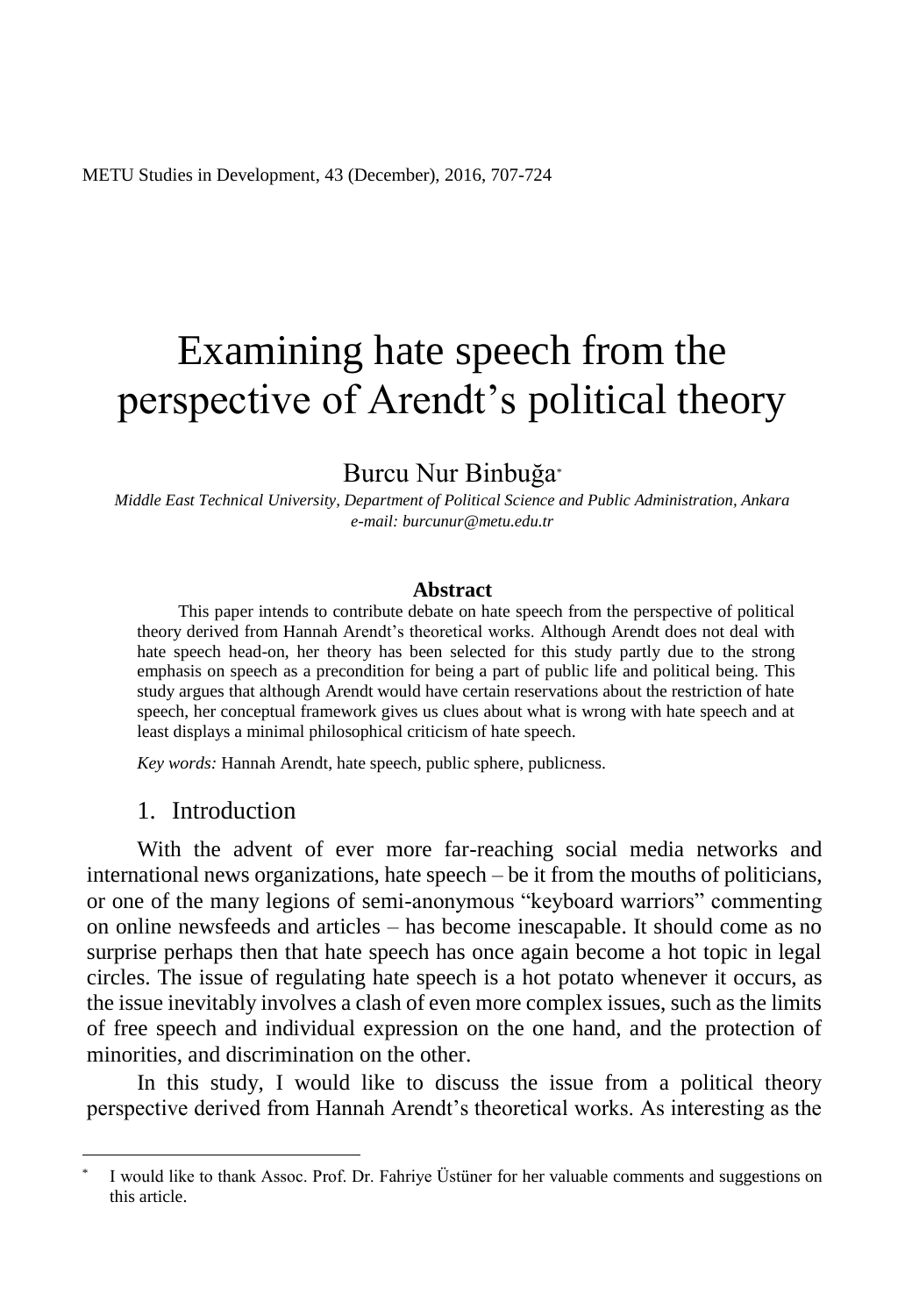analyses of more practice-oriented scholars and those against all censorship of hate speech, I maintain that Arendt's political theory can contribute to the issue in a unique way. Thus I limit myself to her work. Although Arendt does not deal with hate speech head-on, the study is more concerned with what can be derived from her theory in regards to hate speech. Because she has generated an enormous literature, I will limit my scope to those concepts of hers which can be related with the debates concerning hate speech. In that respect, in addition to the principles of publicness and public sphere, concepts forwarded by Arendt, such as "judgment", "enlarged mentality", "communicability", *"sensus communis"* and "truth claim" can be employed to contribute to the hate speech debate.

Arendt's theory has been selected for this study partly due to her strong emphasis on speech. According to her, speech is a precondition for being a part of political life. Without speech, or expression, an individual cannot be a political being. This being the case, it is important to try to find grounds for the restriction of hate speech with respect to Arendt's theory. I will try to show what can be derived from her theory that points to normative criteria of the disqualification of hate speech from discourse.

In light of her political theory, I will try to present and discuss whether hate speech effectively destroys the pluralistic and egalitarian nature of the public sphere, and explore what the effects on publicness, visibility in public sphere, and speech are, when hate speech occurs. I will also question as to whether hate speech is an obstacle to being active citizen in the public sphere. I will also try to demonstrate the losses we experience as citizens when hate speech enters public debate.

# 2. Hate speech and its harms

Before delving into the subject in more detail, however, a brief overview of hate speech is due. According to Cortese (2006:3), until the 1980s, hate simply referred quite generally to "any intense dislike or hostility whatever its object". However, the term gained a social dimension after mid-1980s, when it began to be used as that which "characterizes an individual's negative beliefs and especially feelings about the members of some other category of people based on their ethnicity, race, gender, sexual orientation, religion, age, or physical or mental disability" (Cortese, 2006: 3).

Although there is a diversity of definitions of hate speech, the Council of Europe's Committee of Ministers defined the concept in a 1997 recommendation as follows (Council of Europe's Committee of Ministers, 1997:107):

The term 'hate speech' shall be understood as covering all forms of expression which spread, incite, promote or justify racial hatred, xenophobia,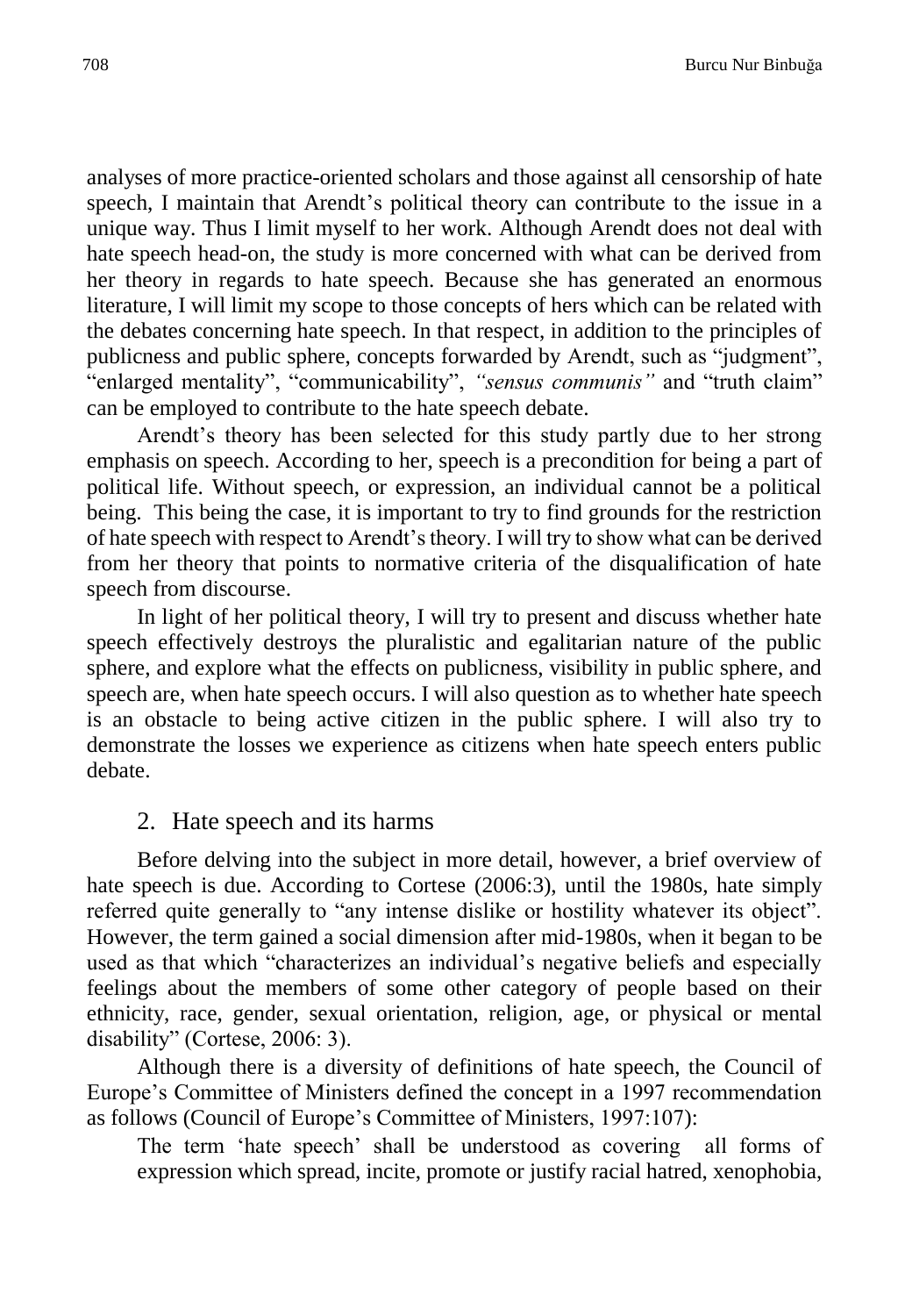anti-Semitism or other forms of hatred based on intolerance, including: intolerance expressed by aggressive nationalism and ethnocentrism, discrimination and hostility against minorities, migrants and people of immigrant origin.

Briefly, hate speech can be described as any expression that abuses or insults individuals on the basis of characteristics such as race, religion and gender (Heyman, 2008: 164). The concept of hate speech consists of a multiplicity of circumstances which refer to racial based hatred, hatred on religious grounds, and hateful intolerance reflected by nationalism and ethnocentrism. She adds that homophobic speech also falls under hate speech category (Weber, 2009:4).

In the recommendation of the Council of Europe's Committee of Ministers (1997:107), it was stated that all forms of expressions which "incite racial hatred, xenophobia, anti-Semitism and all forms of expressions" endanger democratic society, pluralism and cultural diversity. While destruction of democratic society, pluralism and cultural diversity can be seen as the negative consequences of hate speech at a social level, it can also be directly harmful at an individual level. According to Gelber (2002: 83), the specific effects of hate speech are "a limiting of victims' personal liberty, the internalization of discriminatory messages, such that the hearer begins to believe the claims of appropriate inequality, the perpetuation of further acts of subordination and silencing." It is widely accepted that the most significant result of hate speech is the silencing of the victim (Gelber, 2002: 83, Alğan and Şensever, 2010: 16; İnceoğlu and Sözeri, 2012: 24). This is crucial for understanding what is wrong with hate speech at its root, particularly with the Arendtian notion of speech in mind. Delgado  $(2006; x)$  also supports this assertion by suggesting that hate speech is "rarely an invitation to dialogue". Rather, it silences and marginalizes the victim, and discourages targeting group to proclaim its voice. In other words, it prevents a diversity of ideas (Delgado, 2006: xii).

# 3. Hate speech in the context of Arendt's Political Theory

In the light of the overview of hate speech and its harms on victims, Arendt's conceptual framework would contribute to the debate on what is wrong with hate speech.

# *3.1. Public sphere and the principle of publicness: Twofold reading on hate speech*

Arendt regards the public sphere as the ground for the political. The public sphere is constituted as the political space by distinct and equal individuals through speech and action. Acting as equal and distinct citizens, being heard by others, and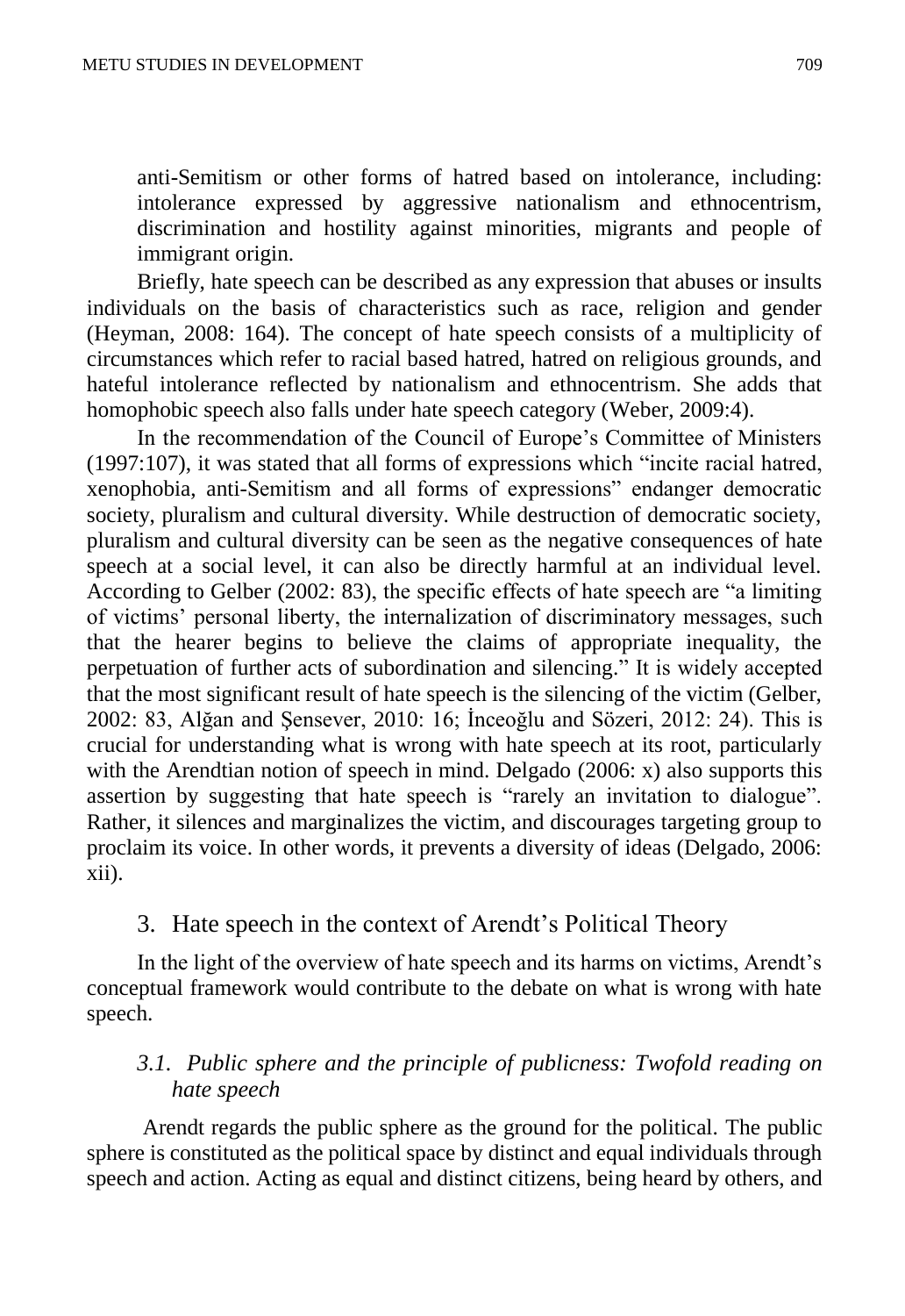sharing a common word with other peers are important characteristics of the public sphere, which is at the heart of Arendt's concept of the political.

In *The Human Condition*, Arendt explains the changing face of the public sphere from ancient Greek to modern world. In Greek city states, there was a clear distinction between the oikos- the private realm of the household - and the polis the public realm of political life. With the rise of the city-states, the individual began to receive, "besides his private life, a sort of second life - the bios politicos" (Arendt, 1958: 24). The emergence of city-states enabled humans to spend their lives in a political realm in harmony with "equals" (Arendt, 1958: 25-32). She adds that the essence of this state in which one was compelled to live among and to have to deal only with one's peers", was freedom by which one could in neither rule nor be ruled (Arendt, 1958: 32-3).

The citizens of the Greek city-states, were conscious that to act in unison through a public sphere shared by equals, was to be preferred over an entirely private life, as this would essentially mean to be "deprived of things essential to a truly human life: to be deprived of the reality that comes from being seen and heard by others, to be deprived of an 'objective' relationship with them that comes from being related to and separated from them through the intermediary of a common world of things, to be deprived of the possibility of achieving something more permanent than life itself" (Arendt 1958:58). Thus the concept of the public sphere is best surmised as a community in which one can be seen and heard by equals who shares a common world of things.

For Arendt (1958: 50), the public sphere consists of two "distinct but interrelated" dimensions. The first is the space of appearance, in which "everything that appears in public can be seen and heard by everybody, and has the widest possible publicity". The second dimension of the public sphere is that it represents a common world to the extent that "it is common to all of us and distinguished from our privately owned place" (Arendt, 1958: 52). This common world is only possible by its transcendence into immortality; the common world is what we enter by birth and what we leave behind at death; it transcends our life span into the past and the future. The only means of surviving the common world is in the "coming and going of generations to the extent that it appears in public". This meaning of public sphere refers to the "publicity of the public realm" (Arendt, 1958: 55).

However, the subsequent rise of the social realm, "which is neither private nor public", leads to the blurring of this distinction (Arendt, 1958: 28) and results in shrinkage of the public realm (Arendt, 1958: 257; 1972: 178). With the rise of society -"the rise of housekeeping, its activities, problems and organizational devices" (Arendt, 1958: 38)-, the political sphere lost its character of being arena in which people acted and participated in public matters. With the emergence of mass societies, the realm of the social finally reached the point at which it embraced and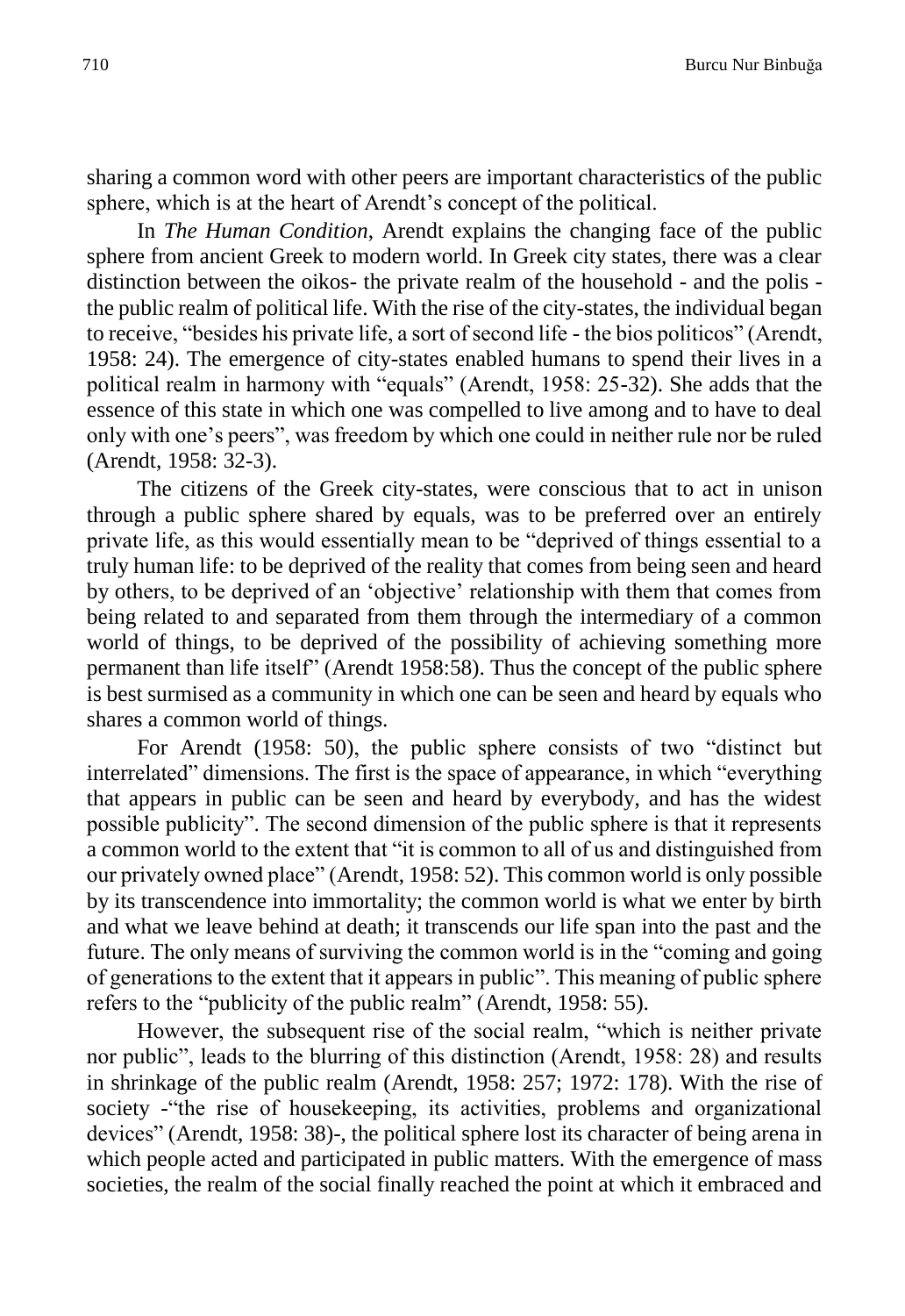controls all members of a given community equally and with equal strength. Since the rise of the social realm, our capacity for action and speech has been corrupted (Arendt, 1958: 49).

For Arendt, political dimension of public realm should be regulated according to the principle of publicness. This principle refers to the condition of being political in public sphere; it is about how the political sphere should be regulated and is related to the question of which ideas, actions or interests are welcome in the public sphere, and which are not. It determines how individuals should conduct themselves in the public sphere, how people can play their part, and – vitally – what should be excluded from the public realm. As Deveci states, only the principle of publicness can enable togetherness of politics and morality. It is also the one that we have to obey when we evaluate political events in terms of true, false, wrong and right. It has also an important contribution in drawing distinction between the political and non- political (Deveci, 2007: 112).

Kant has an important influence on Arendt regarding her conceptualization of publicness. In Kant's moral philosophy, publicness is the "criteria of rightness" (Arendt, 1992b: 49). For Kant, publicness is the "transcendental principle" that should rule all action (Arendt, 1992b: 60). All actions connected with the rights of other men are unjust if their maxims are inconsistent with the principle of publicness. A maxim which cannot be clarified publicly is one whose purpose remains secret and loses its publicity (Arendt, 1992b: 48).

According to Arendt, without publicness, people cannot test their ideas against other people's thinking (Arendt, 1992b: 42). In *The Human Condition,* she defines this principle as "being seen and being heard" (Arendt, 1958: 71). She suggests that "everything that appears in public can be seen and heard by everybody" is the condition for the principle of publicness (Arendt, 1958: 50). At this point, it is the "publicity of the public realm" in which everything appears in the public domain and everybody is seen and heard by others (Arendt, 1958: 55).

Arendt considers restrictions of rights and the destruction of publicness as one of the sources of totalitarianism. Isolated individuals that lose their publicness can easily be part of totalitarianism. "Uprootedness"- which means "to have no place in the world, recognized and guaranteed by others – and to be "superfluousness" – not to belong to world at all – have become the characteristics of modern masses since the industrial revolution, and totalitarianism has been grounded in these feelings (Arendt, 1966: 474-475). At this point, the path to totalitarianism is opened by the destruction of publicness and public sphere (Arendt, 1966: 474-475). In other words, totalitarianism emerges when the political space is no longer regulated by the principle of publicness (Birmingham, 1994: 31). In this respect, by destroying the public sphere and isolating human political capacities, one enables the emergence of totalitarian governments (Arendt, 1966:475).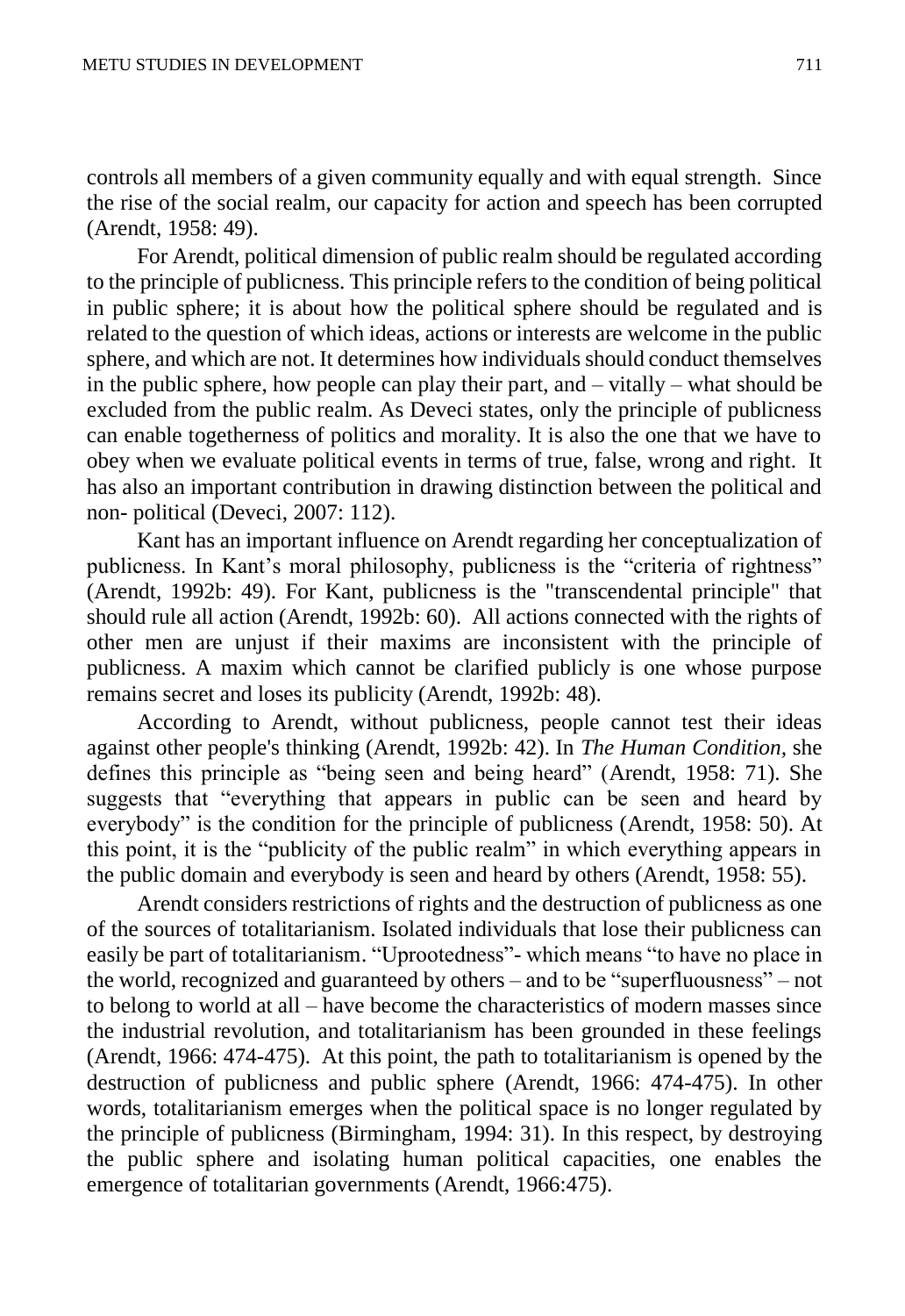In shaping how the public sphere ought to function, publicness for Arendt, is constituted by equal and distinct citizens. Equality<sup>1</sup> is the most important aspect of public realm. However, victims of hate speech are represented as being no longer equal citizens of the public sphere. Living as distinct and unique individuals is one of the distinctive qualities of human life, yet when hate speech is used, this distinctness is under threat as, as it leads one to question oneself as to whether they do represent equals with others within a plurality. And thus, the egalitarian understanding of the public sphere is the ultimate victim of hate speech.

By destroying publicness and the notion of equality amongst individuals in the public sphere, hate speech is detrimental to individuals' potential for participating in the bios politicos by making their contributions to public debate difficult, or undesirable (Arendt, 1958: 12). Their exclusion from debate is the ultimate consequence of this - something Kant would literally describe as "evil" on the basis that, to be forced to live a life in the private realm alone is to be deprived of a truly human life. This is a point echoed by Arendt (1958:58). In this respect, hate speech destroys the uniqueness and plurality which are necessary conditions for the public realm. Hearers of hate speech are intended to be excluded from public sphere and forced to live in a "deprived" area of life. Victims of hate speech are more vulnerable to being deprived of the essentials for human life and necessary relationship with other, and by extension, are deprived of the possibility of achieving immortality.

It is possible to advocate that hate speech is not something that can fully exist in a genuine and pluralistic public realm in that it closes the effectiveness and thus damages the very means of communication and public examination, and also harms the general equality principle of publicness as some people are discriminated against because of their so-called distinct characteristics. We also see that the most crucial elements of publicness are to be seen and heard by others. But when an individual is discriminated against due to certain features and characteristics, she may be inclined to doubt whether these different perspectives can survive together at all, thus undermining not only debate (or further debates), but the very means.

By aiming for the destruction of publicness even in part, it can be claimed that the link between politics and morality in modern society is destroyed. Through its undermining of publicness, hate speech intends to destroy the equality principle of enjoyed by all perspectives in a community, shutting down public deliberation, and destroying people's capacity for being political beings, leading the victims to withdraw from the public sphere entirely. As mentioned, this is at least a step in the direction of totalitarian forms of governance. In this sense, publicness can be

 $\overline{a}$ 

<sup>1</sup> I want to remind that one of the important reason why she approves city states is that in this city states, public realm was constituted by equals. She also approaches critically to mass society because such an understanding of equality id replaced by sameness.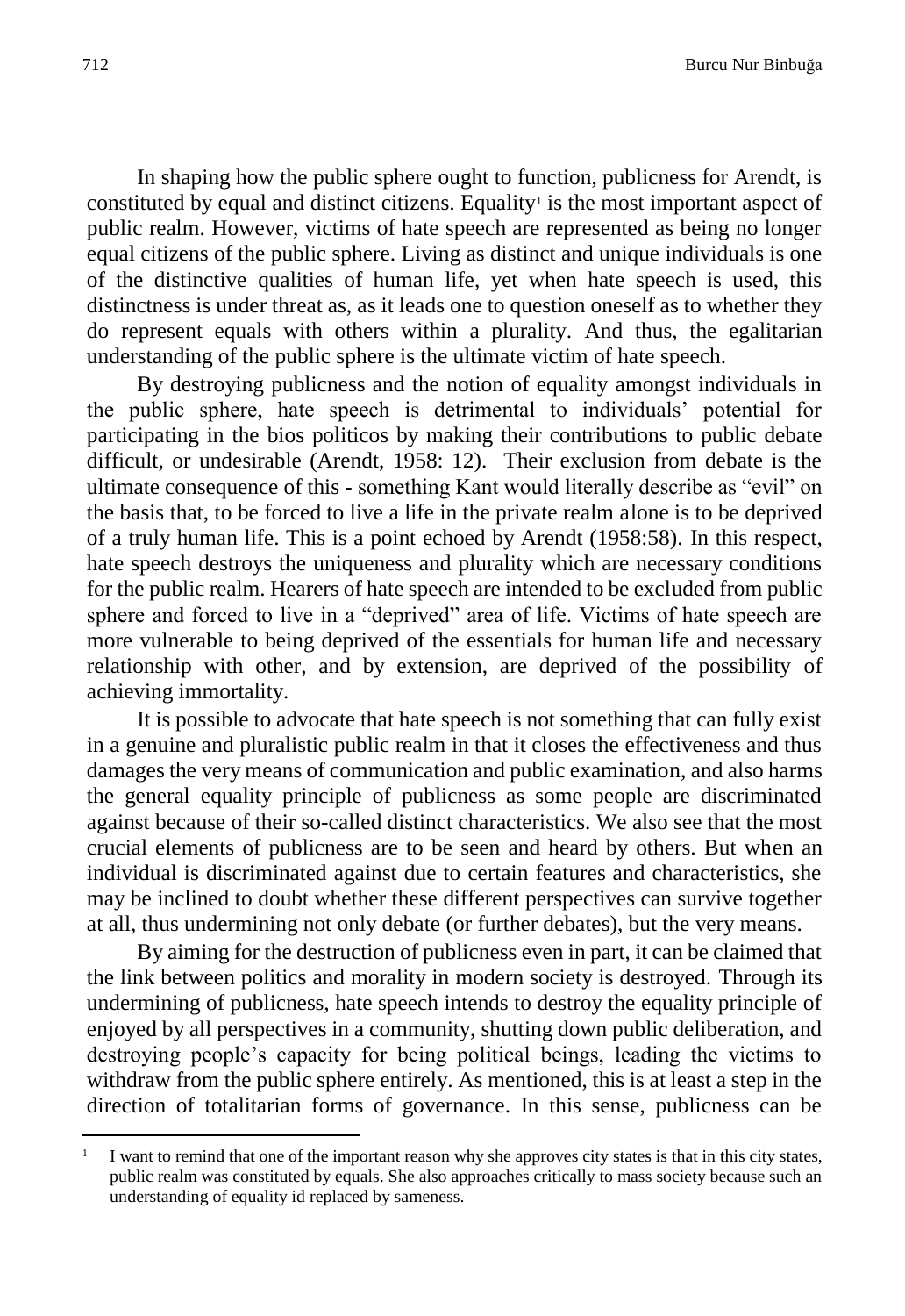$\overline{a}$ 

thought as a barrier against totalitarianism. Its maintenance prevents individuals from becoming part of totalitarian regimes. Through its erosion of publicness, hate speech thus poses an affront to the whole system and leads the way to tyranny in which the community of equals is replaced with a narrowing of public debate which forms an essential characteristic of totalitarian regimes.

This is one way of reading hate speech from the angle of the principle of publicness. However, it is also possible to make another reading. The principle of publicness assumes that all opinions should be welcomed in the public realm. In other words, as Deveci (2007: 116) states, there is no view that should be legitimately excluded and supposed as wrong before that view comes to public. This aspect of publicness allows for another interpretation in which there should be no criterion used for exclusion of any speech before its manifestation in the public realm. It can be suggested that the opinion, even if it contains hatred based expression, cannot be marginalized before public debate. Moreover, prevention of expression of hate speech before its manifestation may lead to a disciplined, domesticated, and altogether sterile public sphere which destroys the visibility and spontaneity needed for its survival. From this perspective, restriction on hate speech seems not desirable for Arendt. Therefore, the principle of publicness gives us a twofold reading on hate speech.

#### *3.2. Can restriction of hate speech be the solution?*

According to Arendt, the peculiarity of the public realm depends on the power of action and speech (Arendt, 1958). Among the human activities, speech and action are the only political ones which together constitute *bios politikos* (Arendt, 1958: 25). Together they "constitute the fabric of human relationships and affairs. Their reality depends upon human plurality, upon the constant presence of others who can see and hear, and therefore testify to their existence" (Arendt, 1958: 95).

For Arendt, speech is *sine quo non* of action<sup>2</sup>, which is the most political human activity (Üstüner, 2006: 31). Action corresponds to the "human condition of plurality, to the fact that men, not Man, live on the earth and inhabit the world" and such plurality is the condition of all political life (Arendt, 1958: 7). Action has the

<sup>2</sup> Action is one of the fundamental human activities in addition to labor and work. These three human activities- action, labor and work- constitutes *vita activa.* Labor is the "activity which corresponds to biological process of human body" (Arendt, 1958: 7) and it refers to humanity as *animal laborans* (Arendt, 1958: 22). On the other hand, work is the activity which corresponds to the "unnaturalness of human activities" and it provides "artificial world of things" (Arendt, 1958: 7) and it refers to humanity as "homo faber" (Arendt, 1958: 22). Because this article deals with the debate on action and speech, and politics is closely related with the action rather than labor and work, the other components of *vita activa* is not included.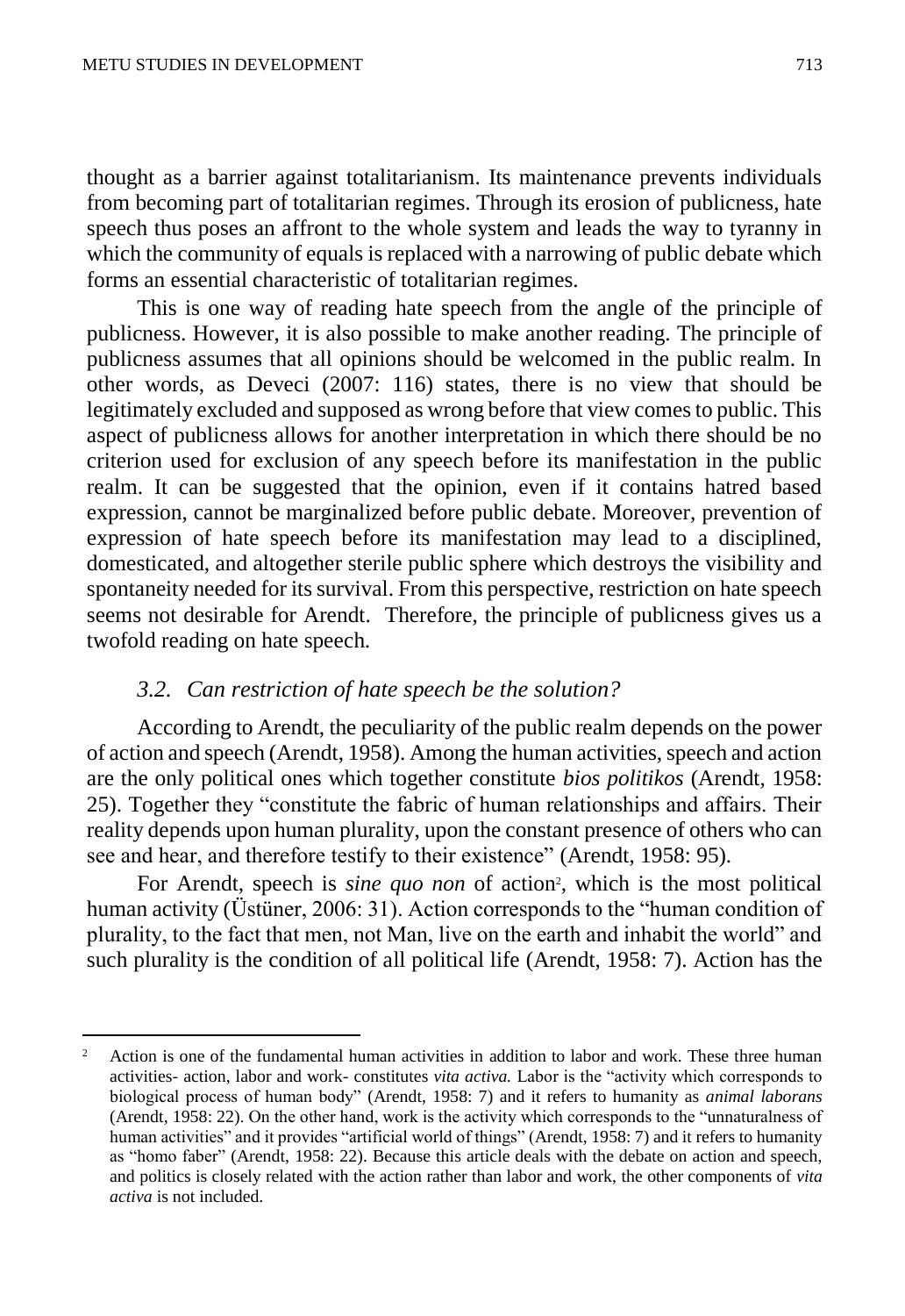highest connection with the human condition of natality and, combined with speech, action articulates natality in that it refers to a capacity for new beginnings.

For Arendt, action cannot be performed without speech. She says that "without the accompaniment of speech, action would lose its subject, which means that there would no longer be an actor". Thus, speechless action "would no longer be action because there would no longer be an actor, and the actor, the doer of deeds, is possible only if he is at the same time the speaker of words" (Arendt, 1958: 178- 9).

Speech is the capacity that inserts us into the human world; in other words, human beings insert themselves into the public realm through speech (Arendt, 1958: 200). Arendt lauds the concept of the polis as the "most talkative of all body politics" (Arendt, 1958:26). According to Arendt, to be political in the classical sense, was defined as making every decision through words and rhetoric<sup>3</sup> (Arendt, 1958: 48) and thus she sees speech as the precondition for being political. Speech is the "decisive distinction between human and animal life" (Arendt, 1958: 205). Benhabib (1992: 126) explains the significance speech holds for Arendt thusly:

Speech differentiates action from mere behavior; the one who speaks is also the one who thinks, feels and experiences in a certain way. The individualization of the human self is simultaneously the process whereby this self becomes capable of action and of expressing the subjectivity of the doer.

Speech corresponds to "the fact of distinctness and is the actualization of the human condition of plurality, that is, of living as a distinct and unique being among equals" (Arendt, 1958:18). Humans insert themselves into the public realm through speech, and it is the complement of action which makes a human political being. Only speech has a capacity to show the distinctness of individuals (Benhabib, 1992: 126). What speech enables is the recognition of a "plurality" of individuals. Human plurality is the basic condition of speech and it assumes equality and distinction (Arendt, 1958: 175). Acting as unique and distinctive individuals is only possible by the virtue of plurality which is possible through speech. The plurality of individuals is rooted in human equality, i.e. that which refers to the "equality of unequal who stand in need of being equalized in certain respects and specific purposes" (Arendt, 1958: 215). Arendt 1958: 175-6) explains the importance of equality and distinctness:

If men were not equal, they could neither understand each other and those who came before them nor plan for the future and foresee the needs of those who would come after them. If men were not distinct, each human being distinguished from any other who is, was, or will ever be, they would need

 $\overline{a}$ 

Arendt (1958:48) states that with the rise of social sphere, speech lost its quality in modern world.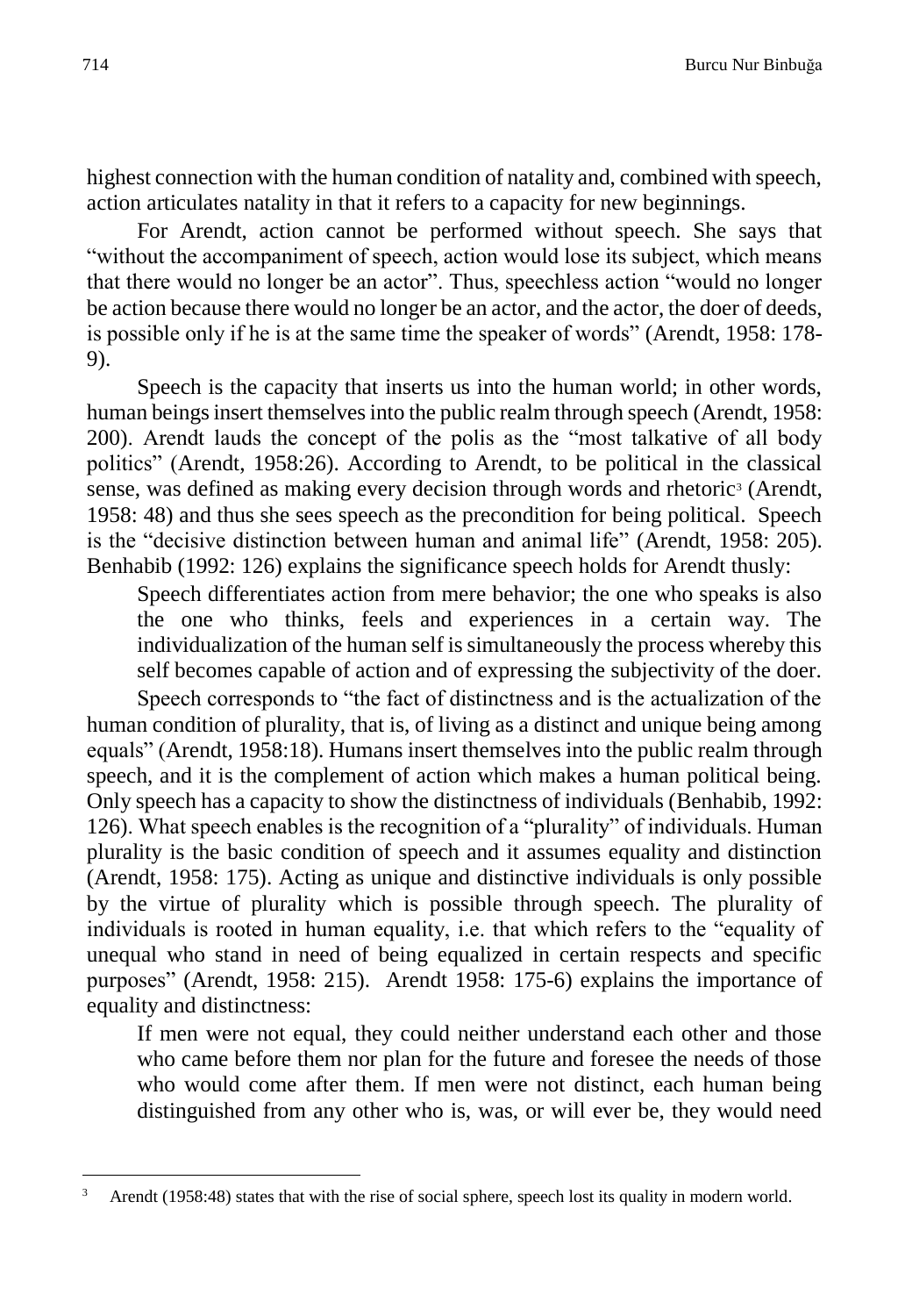neither speech nor action to make themselves understood. Signs and sounds to communicate immediate, identical needs and wants would be enough.

Before continuing to discuss what this means if the speech includes hate, it pays to reflect on the meaning of hate speech for the victim. As has been discussed, one significant effect of hate speech is muting an individual or group; in other words, it silences its intended victim (Gelber, 2002; Alğan and Şensever, 2006; İnceoğlu and Sözeri, 2012). We can see hate speech's impact of silencing in our daily life, too. When sexual, cultural and ethnic minorities in Turkey become the target of hate speech, what is aimed is to maintain their silence. However, this situation is very problematic for Arendt since plurality and the condition of political life are provided by speech. However, by rendering them speechless, the plurality of human beings is also destroyed. With the destruction of speech, the individual's potential for being political is also destroyed. If hate speech deprives someone of using speech, she/he is also deprived of being part of the public realm, too. We also saw that for Arendt, life without speech is essentially a death, and it ceases to be a human life worth living. The fact that hate speech makes its hearers speechless means that victims of hate speech no longer pursue a goal of human life; they are as though dead, because their ability to speech is destroyed.

Arendt herself makes an important comment on the speechless in referring to violence. According to her, "violence makes mute" (Arendt, 1958: 26); in other words, violence is the "acting without argument or speech" (Arendt, 1972: 161). In that respect, violence makes its target speechless; i.e., violence is speechless in the sense that speech may begin only where violence ends. The claim that hate speech makes speechless can thus be evaluated in the way that hate speech can be seen as a form of violence that Arendt obviously opposes in her work, *The Origins of Totalitarianism*. For Arendt, violence is instrumental by nature and it cannot be evaluated as irrational; "it is rational to the extent that it is effective in reaching the end that must justify it" (Arendt, 1972: 176). Violence is the main characteristic of totalitarian regimes. In *On Violence*, she criticizes the normalization of violence in the twentieth century and attacks thinkers who affirm the role of violence. It is possible to suggest that because Arendt is clearly against violence, she would disapprove of hate speech as the consequences of both violence and hate speech are the same. She admits that racism, as a powerful ideology of imperialistic policies, bears violence by definition because it objects to natural phenomena which cannot be changed (Arendt, 1969:70). Arendt (1972: 173) explains her assumption by stating that "racism is fraught with violence by definition because it objects to natural organic facts- a white or black skin- which no persuasion or power could change". She accepts that the concept of racism is loaded with violence and violence is the rational and logical consequences of racism (Arendt, 1969: 76). We know that racism represents a form of hate speech when its principles are vocalised, and thus,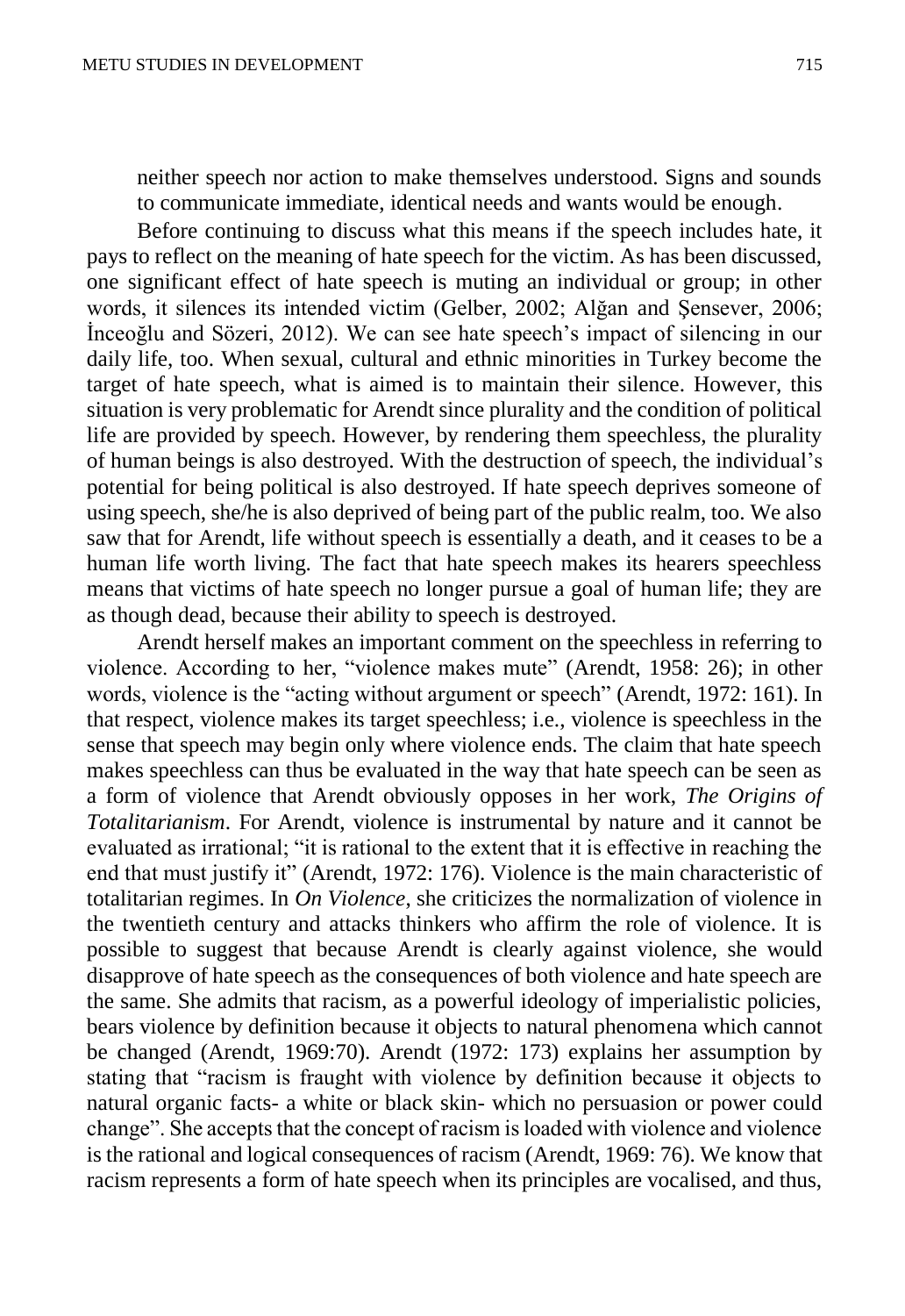we can expect that Arendt falls in opposition to hate speech in its generality on the same grounds. Moreover, because all hate speech contains a potential for violence (Alğan and Şensever, 2010:17), we can anticipate Arendt's objection to hate speech.

However, the prevention of hate speech is essentially the restriction of someone else's speech. Arendt makes no claims on the restriction of speech; on the contrary, she sees restriction of freedom of expression and speech as characteristic of totalitarian regime. She states that freedom of speech and thought is "the right of an individual to express himself and his opinion in order to be able to persuade others to share his viewpoint" (Arendt, 1992: 39). Therefore, restrictions on hate speech can be evaluated as the destruction of an individual's plurality, capacity for action, and political agency. In that respect, it is difficult to deduce about how hate speech can be restricted with ensuring plurality.

#### *3.3. The theory of judgment: The base for the restriction of hate speech*

It is Arendt's theory of judgment which plays a central role for understanding how she approaches to the concepts such as political, publicness or enlarged mentality. In *Life of the Mind*, Arendt talks about three human faculties: willing, thinking and judging. Judgment is the most political faculty of human beings and it is the only faculty that enables political reasoning. Individuals are political beings through their use of their faculty of judgment (Deveci, 2007:111). Arendt defines judgment as "one of the fundamental abilities of man as a political being in so far as it enables him to orient himself in the public realm, in the common world" (Arendt, 1968: 221). Judgment is the faculty which faces cases peculiar to politics and enables political actors. It also includes binding political principles that also have moral implications. It is the faculty that makes human beings political and gives clues about the characteristics of public sphere.

For Arendt, the power of judgment depends on a potential agreement with others and thinking process which is active in judging. It calls for dialogue with others with whom there is a need to come to some agreement in anticipated communication. Judgment depends on dialogue in which there is an expectation of coming to some agreement in anticipated communication with the standpoints and perspectives of another. When hate speech is the motion, however, how can one expect a dialogue? Hate speech is speech which effects to shut others, on an individual and group basis, out of the debate. Thus, if one speaks using, rather than simply rhetorical devices and words aimed to affect opinion, terms and claims which attempt to alienate others from the community of equals therefore closing down effective dialogue, then the very essence of the public sphere has been eroded. Moreover, in judgment there is an expectation of agreement even if this agreement is not sine qua non. However, it is difficult to assume anticipated agreement between the victim of hate speech and its speaker. Essentially then, hate speech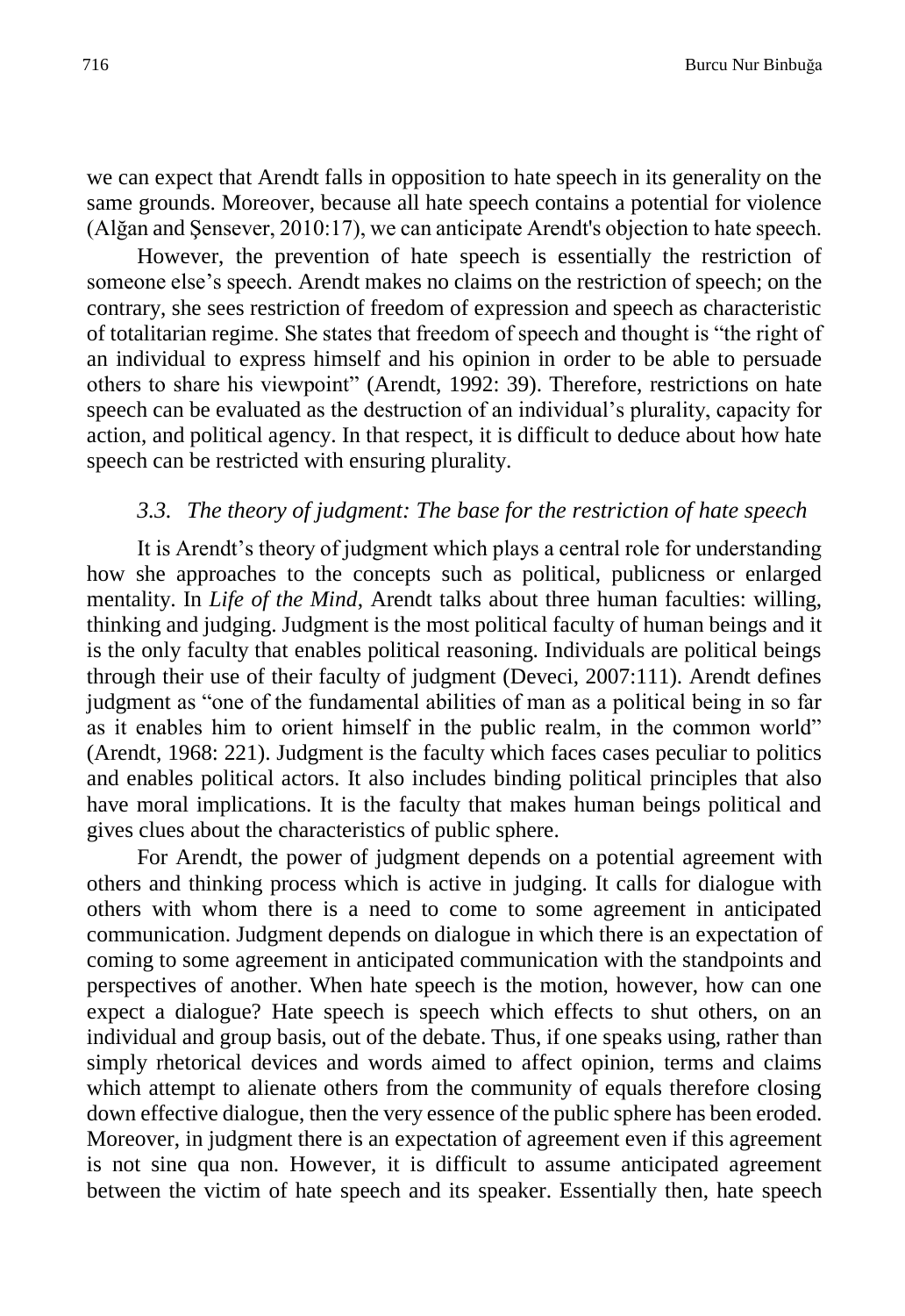destroys our faculty of judgment which opens a path for totalitarian regimes that rely on the complete ignorance of individuals' judgments.

Arendt calls the capacity for representatively thinking or putting oneself in the place of everyone else as "Kantian enlarged mentality" which is the basis for human's ability for judgment (Beiner, 1992a:10). She states that in *The Critique of Judgment*, Kant mentions different way of thinking in which agreement with one's own self is not enough; in this way of thinking, one must be able to "think in the place of everybody else" – which Kant calls "enlarged mentality" (Arendt, 1961: 220). She states that for Kant, "enlarged mentality" is seen as the "condition sine qua non of the right judgment; one's community sense makes it possible to enlarge one's mentality" which refers to one's ability to abstract from private conditions and circumstances (Arendt, 1992b: 73). While enlarged mentality is related to morality in Kant's emphasis on "right judgment", Arendt draws this term into the political sphere, in which enlarged mentality is related to political judgment and the public sphere.

From the viewpoint of Arendt, judgment necessitates communication with others which means judgment exceeds private conditions of individuals; essentially, this communication requires validation in the public realm, whereby the validation can best be summed up as "putting oneself in the thoughts and in the place of everyone else" (Arendt, 1992b: 71) Enlarged way of thinking cannot function in isolation or solitude; it needs the presence of others, "'in whose place' it must think, whose perspective it must take into consideration, and without whom it never has the opportunity to operate at all" (Arendt, 1961: 220-1).To clarify the meaning of enlarged mentality for Arendt, Beiner (1992b: 107) refers to her assumption that:

The more people's standpoints I have present in my mind while I am pondering a given issue, the better I can imagine how would feel and think if I were in their place, the stronger will be my capacity for representative thinking and the more valid my final conclusions, my opinion. I am pondering a given issue, and the better I can imagine how I would feel and think if I were in their place, the stronger will be my capacity for representative thinking and the more valid my final conclusions, my opinion.

Benhabib warns us that the capacity for enlarged thought differs from empathy in that it doesn't refer to either assuming or accepting the point of view of the other. Enlarged thought signifies asking oneself "what the perspectives of others involved are or could be, and whether I could 'woo their consent' in acting the way I do" (Benhabib, 1992: 137). Arendt (1967:9) also explains this by suggesting that:

I form an opinion by considering a given issue from different viewpoints, by making present to my mind the standpoints of those who are absent; that is, I represent them. This process of representation does not blindly adopt the actual views of those who stand somewhere else, and hence look upon the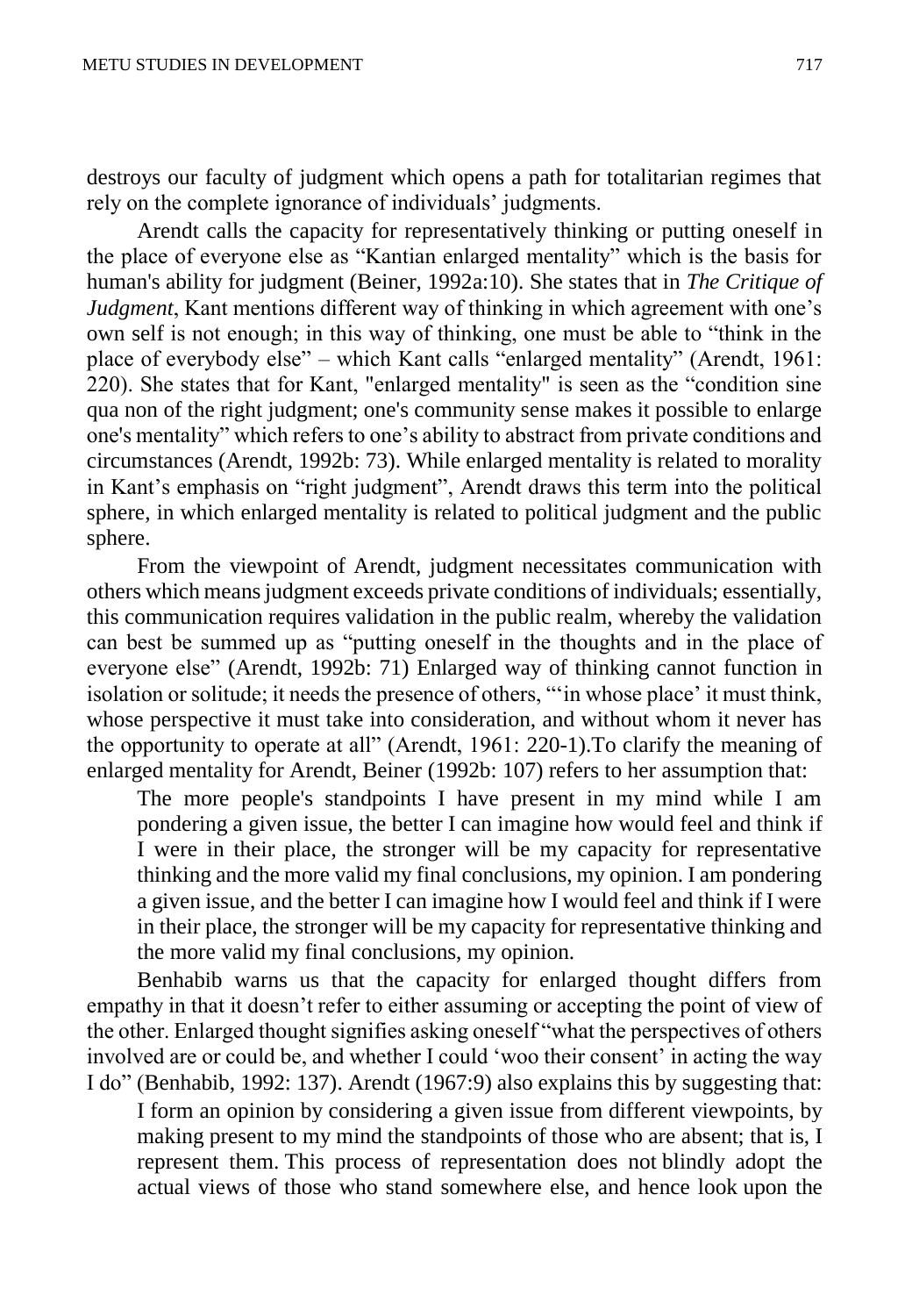world from a different perspective; this is a question neither of empathy, as though I tried to be or to feel like somebody else, nor of counting noses and joining majority but of being and thinking in my own identity where actually I am not.

If we look at those who use hate speech, it is questionable whether they use, or have the capacity for enlarged mentality. Given that if they were to put themselves in the place of victims, they would not engage in speech that discriminates against others based on their ethnicity, gender, race etc. It can be suggested that those using hate speech cannot abstract themselves from private conditions and circumstances - which are necessary for an enlarged mentality. They remain at the level of private conditions and cannot rise to public level as they lack political judgment. Moreover, while enlarged mentality/enlarged way of thinking is required in the presence of others, and alternative perspectives, with hate speech, this otherness is also destroyed as there is no longer a perspective of others, so there is no need to think. With destruction of the other, and her/his opinion, the opportunity for enlarged mentality is simultaneously destroyed by hate speech.

In enlarged mentality, there is an emphasis on communication as a spontaneous outcome of enlarged mentality, and enlarged mentality can only be acquired through communication. In that respect, the term "communication" or "communicability" gains importance for Arendt's thought. Arendt argues that the underlying principle necessary for publicness is the "communicability principle" which makes actions moral and which is also essential for true politics (Üstüner, 2006: 35). For her, communicability obviously implies a community of people who can be addressed, who are listening, and who can be listened to (Arendt, 1992b: 40).

According to Arendt, communicability can also be seen as the test of one's ability to adapt an enlarged mentality (Cascardi, 1997: 115). It is also the necessity of presenting the interests of a community to the public in a way that is communicable for others, introducing itself within the accepted confines of communicability, and defending it regardless of how much limited support it will receive. Inevitably, making one interests, ideas or purpose communicable assumes a process of transformation – transformation of something particular to generalizable language in which the whole public can understand, discuss, compare and judge (Deveci, 2007: 118).

In *Lectures on Kant's Political Philosophy*, Arendt mentions communicability and refers to Kant's suggestion that communicability is "the need of men to communicate, and publicity, the public freedom not just to think but to publish—the 'freedom of the pen'" (Arendt, 1992b: 19). For Kant, it is necessary for humans to communicate and speak their minds, especially in all matters concerning their fellow humans (Arendt, 1992b: 40). She also links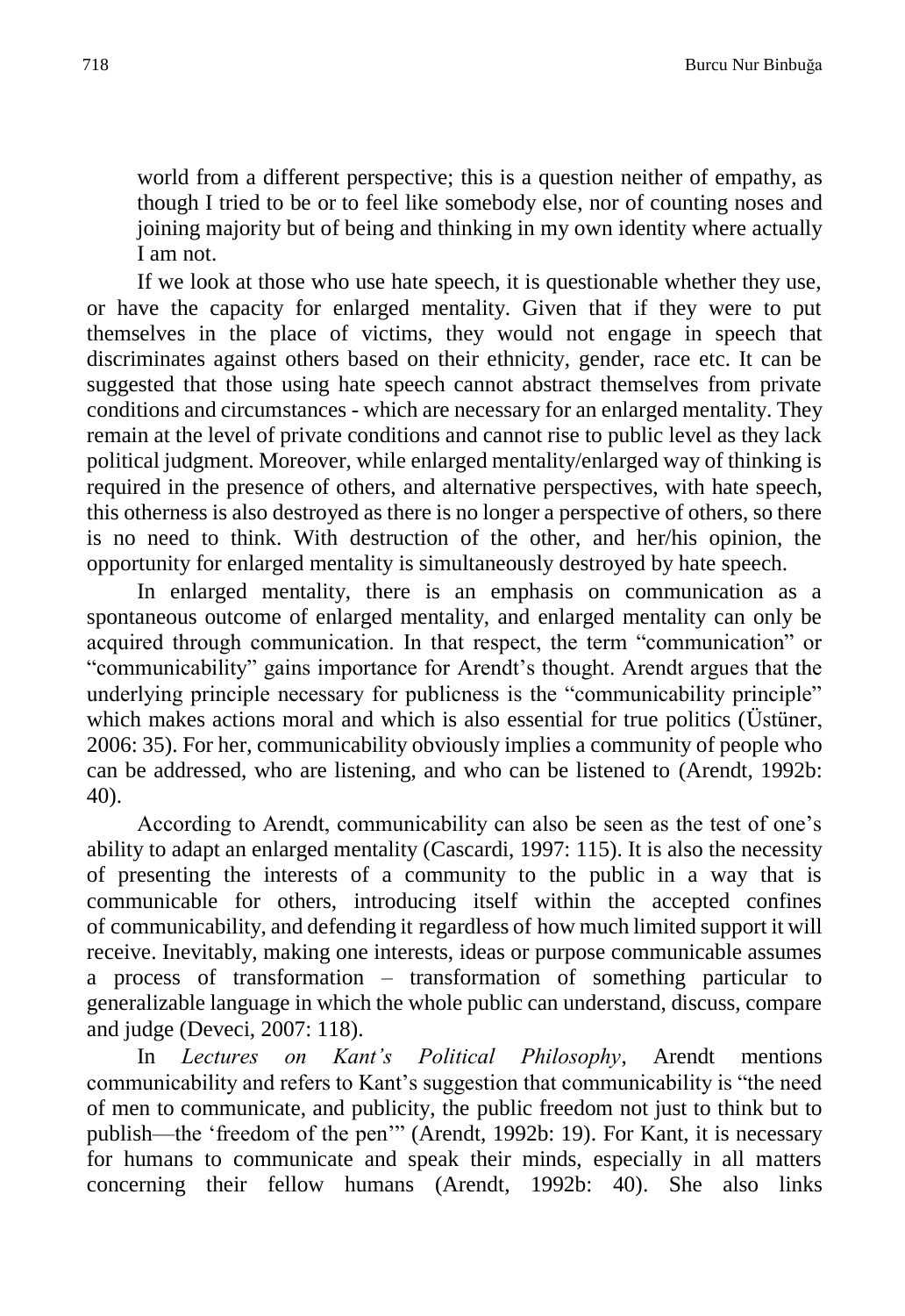communicability to enlarged mentality, in that "communicability obviously depends on the enlarged mentality; one can communicate only if one is able to think from the other person's standpoint; otherwise one will never meet him, never speak in such a way that he understands" (Arendt, 1992b: 75).

From the perspective of publicness, communicability enables self-interested ideas and actions to gain political character. Actions that fit communicability also act according to publicness and *sensus communis*. An idea or action that we cannot take trouble for making communicable is not suitable for publicness; therefore, they don't deserve to become political. In that respect, we can see that this notion of communicability is necessary for publicness and politics.

When we come to communicability, we have argued that it is the necessity for both enlarged mentality and publicness. In *Lectures on Kant's Political Philosophy*, Arendt (1992b: 41) quotes from Kant on communicability about the external power which deprives humans of the freedom to communicate their thoughts publicly. At this point, hate speech can be seen as "external power" which deprives humans of the freedom to communicate their opinions publicly and deprives them of thinking freely. While hate speech destroys the communicability of its victims, it can also be suggested that those who apply to hate speech are generally far away from communication; as they also destroy their own communicability. It is debatable whether those who employ hate speech do or do not feel responsible for explaining themselves in public. Therefore, their actions do not fit to communicability principle because this principle requires the individual's claim to be explained in the public realm.

#### *3.4. Hate speech as a truth claim*

In addition to public sphere, publicness and judgment, politics is also evaluated with respect to truth-opinion dichotomy, by Arendt. She argues that politics is the realm of opinion and it does not concern itself with the claiming of truths; rather, truths have a potential to depoliticize the political. Arendt (1967: 8- 9) claims that modes of thought and communication which deal with truth - neither factual nor rational - are necessarily "domineering" in that they fail to take other people's opinions into account. Arendt (1967:12-3) has never seen truthfulness as a political virtue, because it has no real capacity to contribute to changing circumstances, which she claims is one the most legitimating of political activities. In that respect, to look at politics from the "perspective of truth", for her, means to "take one's standpoint outside the political realm" i.e. being "outside the community to which we belong and the company of our peers" as one of the characteristics of the various modes of being alone (Arendt, 1967: 16).

In Arendt's view, all truths are opposed to opinion in that they assert validity. Truth carries an element of coercion, and carries somehow tyrannical tendencies.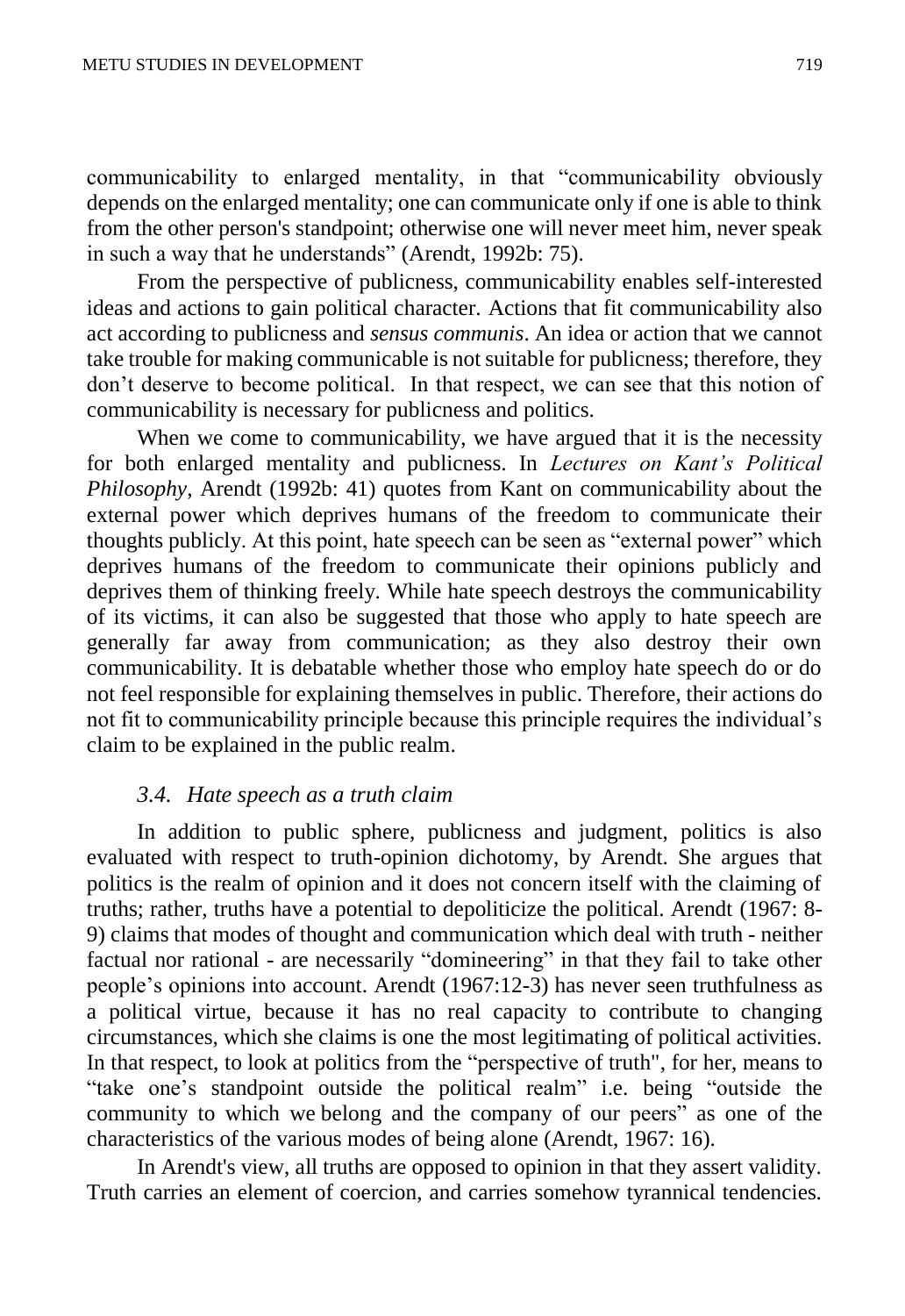Truths are not constructed via agreement, dispute, opinion, or consent. Truth has a coercive nature, not persuasive one. Therefore, persuasion and discussion is not possible in the claim for truth. Opinions which are not welcomed can at least be debated, rejected, or compromised upon. However, truth precludes debate - and as discussed, debate is the essential for political life (Arendt, 1967:8). Because philosophical truth concerns the individual in her singularity, it is apolitical by nature. In terms of truth, the political realm is no more a battlefield of partial, conflicting interests (Arendt, 1967: 18). Furthermore, opinions are comprised of free agreement and consent; they are the consequences of discursive, representative thinking and are communicated by means of persuasion and dissuasion (Arendt, 1968: 247). At this point, she debates the claim that "all men are created by equal" as a matter of opinion, not of truth, as this claim is not self evident and cannot be proved. The reason for defending this claim is that freedom is possible only amongst equals. We only reach the statement by consent and agreement. Thus, even equality is a "matter of opinion, not 'the truth'" (Arendt, 1967:10). In this respect, she clearly distinguishes truth and opinions to the extent that truth is outside the political realm because it restrains debate and discussion due to its domineering and coercive haecceity.

It is debatable whether hate speech can be seen as a "truth claim" in the Arendtian sense, i.e., as a claim transcending the realm of opinions. Whereas opinions consist of free agreement and consent; they are the results of discursive, representative thinking and are communicated by means of persuasion and discussion, hate speech is not a communicative practice and is not a consequence of communication or deliberation. It cannot flourish from communicative action; moreover, we cannot talk about free agreement and consent, either. Hate speech has a potential for bearing a factor of cohesion, it may be "domineering", and tends to repress other people's opinions and ignores the opponent, even when it intends to suppress the other. What we specify as the characteristics of hate speech are also one with the particularities of truth in the sense that hate speech can be evaluated as truth claims that aim to absorb politics and eliminate a plurality of opinion. As such, for Arendt, this clearly prepares the public for totalitarian regime and ought to represent a clear danger.

#### 4. Concluding remarks

In this article, it is aimed to discuss the issue of hate speech from a political theory perspective derived from Hannah Arendt's theoretical works. Hate speech's destructive impacts on the egalitarian understanding of public sphere, judgment, enlarged mentality and communicability are examined. It is also claimed that hate speech shows similar characteristics to truth claims in its narrowing the means of debate, absorbing politics and eliminating a plurality of opinion. Criticism towards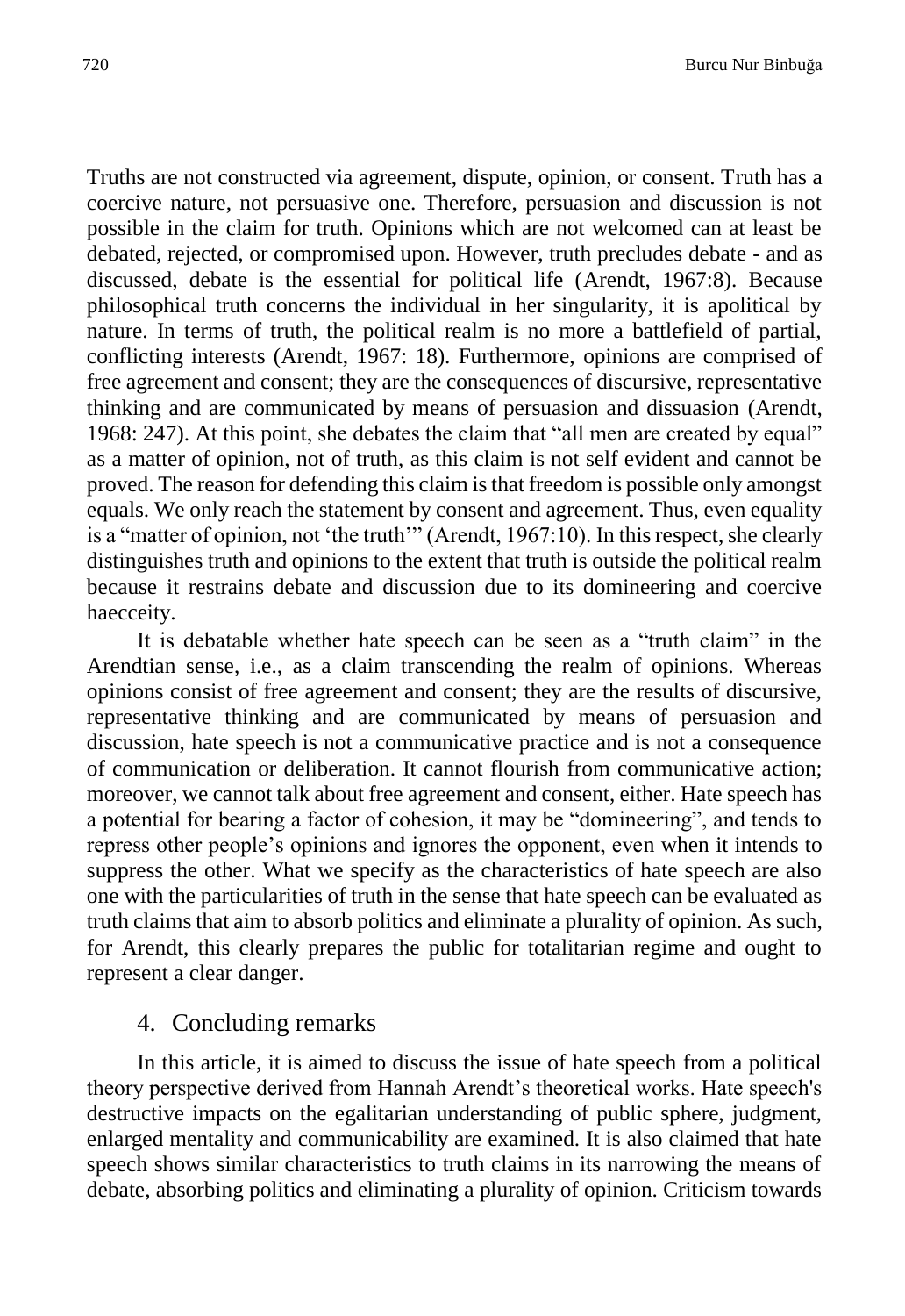hate speech and bases for restriction of hate speech can be derived from the debate around these concepts.

According to Arendt, the political is grounded on the public sphere, which is constituted by distinct and equal individuals through speech and action. It is stated that hate speech has devastating effects on ideal conceptualization of public sphere by Arendt through destruction of its egalitarian understanding, erosion of the notion of equality and distinctness amongst individuals in this sphere and by targeting uniqueness and plurality which are the necessary conditions for the existence of such a realm.

It is stressed that because hate speech supressed the presence of others, alternative ideas and perspectives, the opportunity for enlarged mentality is destroyed by hate speech. It is also argued that judgment depends on dialogue in which there is an expectation of coming to some agreement in anticipated communication with the standpoints and perspectives of another. However, hate speech closes down effective dialogue, and erodes very essence of the public sphere. Moreover, in judgment there is an expectation of agreement; however, it is difficult to assume anticipated agreement between the victim of hate speech and its speaker. Essentially then, hate speech destroys our faculty of judgment which opens a path for totalitarian regimes that rely on the complete ignorance of individuals' judgments.

The debate so far displays a minimal philosophical criticism of hate speech from Arendt's conceptual framework. However, the principle of publicness and Arendt's notion of speech bring with some hesitations concerning restriction of hate speech. It is argued that the principle of publicness implies a twofold impact on hate speech; on the one hand, allowance of hate speech contributes to the destruction of the egalitarian spirit of publicness but on the other, it claims that to exclude hatred based expression is to deny one's political agency. It is plausible to argue that the opinion, even if it bears hatred based expression, cannot be marginalized before public debate. Moreover, prevention of expression of hate speech before its manifestation may lead to a disciplined, domesticated, and sterile public sphere. This aspect of publicness allows for another interpretation in which there should be no criterion used for exclusion of any speech before its manifestation in the public realm. From this perspective, restriction on hate speech seems not desirable for Arendt. Therefore, the principle of publicness gives us a twofold reading on hate speech.

The impact of hate speech on speech does not give us clear clues about the right to limit one's freedom of expression for the sake of hate speech. Because hate speech makes its victim speechless and attacks plurality and the condition of political life provided by speech, its restriction is required. However, the prevention of hate speech is essentially the restriction of someone else's speech which is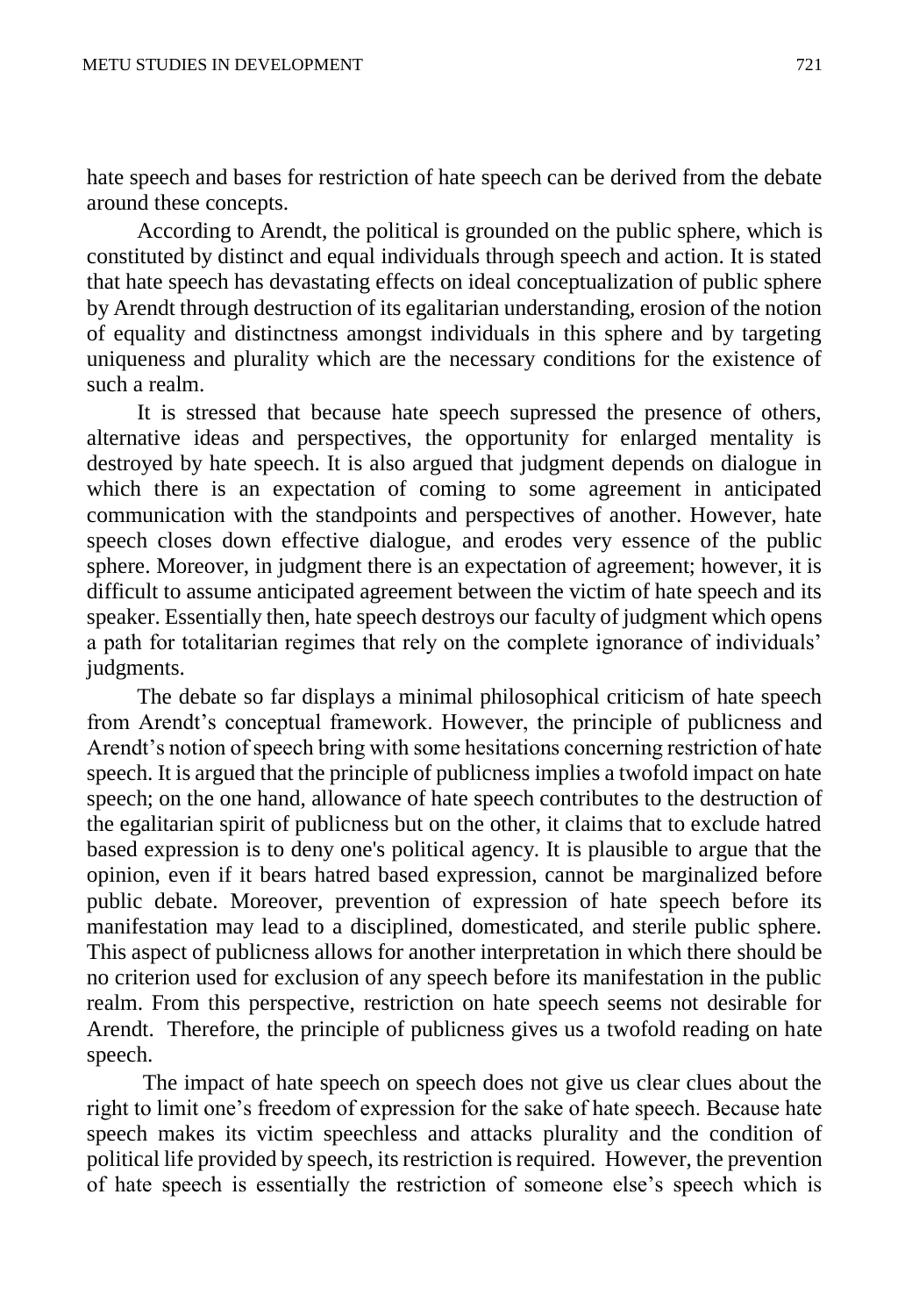regarded as characteristic of totalitarian regime, by Arendt. The restriction on hate speech can be evaluated as the destruction of an individual's plurality, capacity for action, and political agency. In that respect, it is difficult to deduce about how hate speech can be restricted without resort to measures which would equally narrow plurality.

This tension in Arendt's theory is remarkable. However, it is note-worthy that this tension is not only inherent in Arendt's political theory. Any framework prioritizing freedom of expression, most of which is liberal, shows this tension. Freedom of expression and opinion is one of the fundamental freedoms for liberal theory and its restriction is possible only in limited circumstances; whether hate speech can be one of these circumstances is still open to debate. My argument in this work is that although Arendt would have certain reservations about the restriction of hate speech, her conceptual framework gives us clues about what is wrong with hate speech and at least displays a philosophical contempt for hate speech based on its consequences.

## **References**

- ALĞAN, C., and ŞENSEVER, L. (2010), *Ulusal Basında Nefret Suçları: 10 Yıl, 10 Örnek*, İstanbul: Sosyal Değişim Deneği.
- ARENDT, H. (1958), *The Human Condition*, Chicago & London: The University of Chicago Press.
	- ———— (1961), *Between Past and Future*, New York: The Viking Press.
	- ———— (1966), *Origins of Totalitarianism*, New York: Harcourt, Brace & World.
	- ———— (1967), Truth and Politics, https://idanlandau.files.wordpress.com/2014/12/arendt-truthand-politics.pdf (retrieved on 05.12.2016).
		- ———— (1968), *Between Past and Future,* New York: Viking Press.
	- ———— (1969), *On Violence*, USA: Harvest.
	- ———— (1972), "On Violence", in H. Arendt, *Crises of the Republic*, San Diego, New York, London: Harcourt Brace & Company,105-198.
		- ———— (1992), "Postscriptum to Thinking", in R. Beiner (ed.), *Lectures on Kant's Political Philosophy*, Chicago: The University of Chicago Press, 3-5.
	- ———— (1992a), "Imagination", in R. Beiner (ed.)*, Lectures on Kant's Political Philosophy,*  Chicago: The University of Chicago Press, 79-85.
		- ———— (1992b), "Lectures on Kant's Political Philosophy", in R. Beiner (ed.), *Lectures on Kant's Political Philosophy*, Chicago: The University of Chicago Press, 7-77.
- BENHABIB, S. (1992), "Judgment and the Moral Foundations of Politics in Hannah Arendt's Thought", in S. Benhabib, *Situating the Self: Gender, Community and Postmodernism in Contemporary Ethics*, Cambridge: Polity Press, 121-144.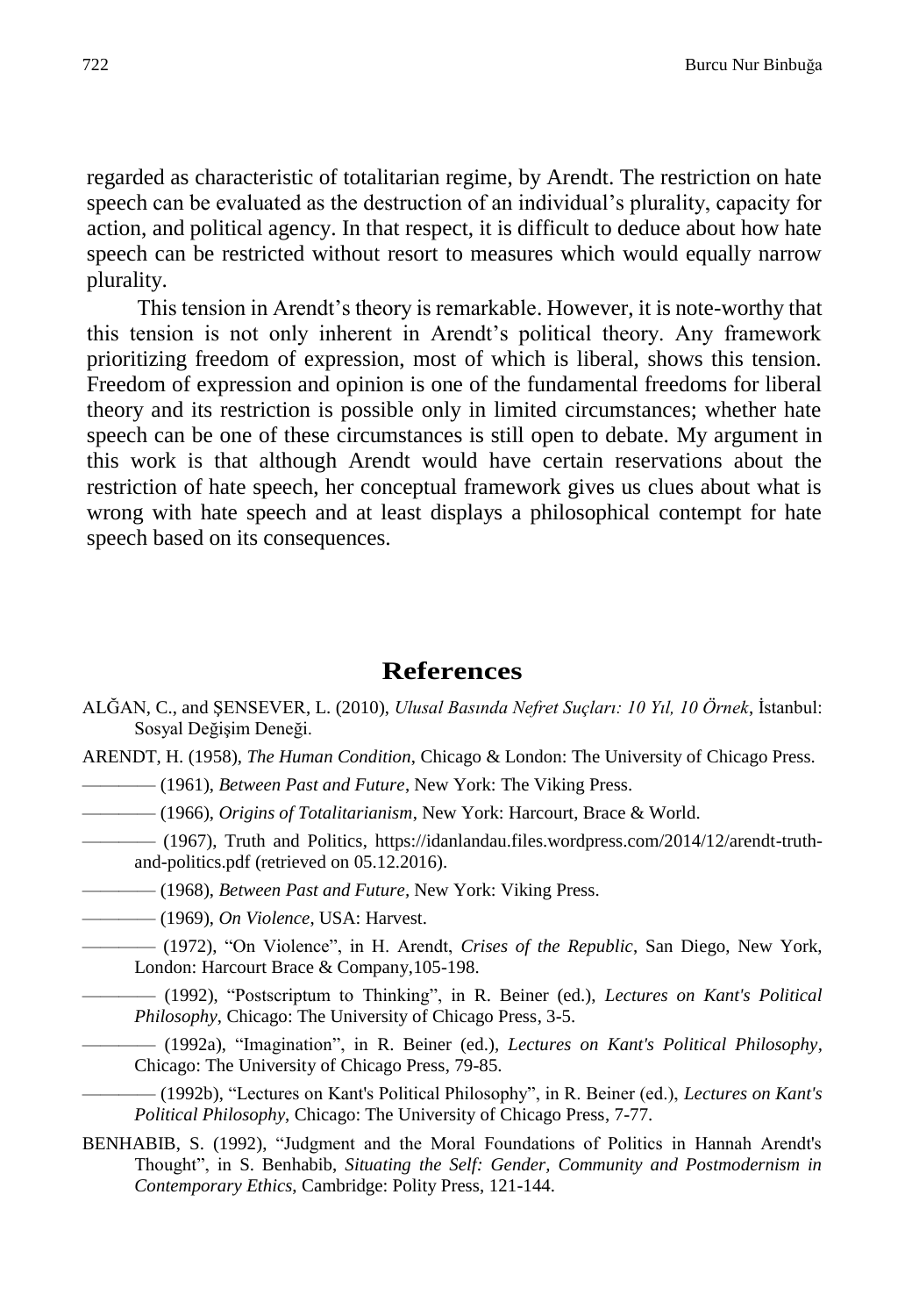BEINER, R. (1992a), "Interpretive Esaay: Hannah Arendt on Judging", in R. Beiner (ed.), *Lectures on Kant's Political Philosophy,* Chicago: The University of Chicago Press, 89-155.

———— (1992b), "Preface", in R. Beiner (ed.), *Lectures on Kant's Political Philosophy*, Chicago: The University of Chicago Press, vii-viii.

- BIRMINGHAM, P. (1994), *Transition in Continental Philosophy,* Albany: State University of New York.
- CASCARDI, A. (1997), "Aesthetics and Politics in Kant and Arendt", in C. Calhoun (ed.), *Hannah Arendt and the Meaning of Politics*, Minneapolis: The University of Minnesota Press*,* 93-131.
- Council of Europe's Committee of Ministers (1997), [http://www.coe.int/t/dghl/standardsetting/hrpolicy/](http://www.coe.int/t/dghl/standardsetting/hrpolicy/other_committees/dh-lgbt_docs/CM_Rec(97)20_en.pdf) [other\\_committees/dhlgbt\\_docs/CM\\_Rec\(97\)20\\_en.pdf](http://www.coe.int/t/dghl/standardsetting/hrpolicy/other_committees/dh-lgbt_docs/CM_Rec(97)20_en.pdf) (accessed on 06.12.2016).
- CORTESE, A. (2006), *Opposing Hate Speech*, Wesport: Praeger Publishers.
- DELGADO, R. (2006), Foreword: Several Things We Know about Hate Speech and Several Misconceptions, in A. Cortese, *Opposing Hate Speech,* Wesport: Praeger Publishers.
- DEVECI, C. (2007), "Siyasetin Sınırı Olarak Kamusallık: Arendt'in Kant'tan Çıkarsadıkları", *Doğu Batı,* 9: 112-128.
- İNCEOĞLU, Y. and SÖZERI, C. (2012), "Nefret Suçlarında Medyanın Sorumluluğu: 'Ya Sev ya Terket ya da…'" in İnceoğlu Y. (ed), *Nefret Söylemi ve /veya Nefret Suçları*, İstanbul: Ayrıntı Yayınları.
- GELBER, K. (2002), *Speaking Back: Free Speech versus Hate Speech Debate*, Amsterdam, Philadelphia: J. Benjamins Pub. Co.
- HEYMAN, S. (2008), *Free Speech and Human Dignity,* New Haven & London: Yale University Press.
- ÜSTÜNER, F. (2006), "The Political Public Sphere As The Maintenance Of Order: Convergence In Hannah Arendt And Jurgen Habermas", *Boğaziçi Journal: Review of Social, Economic and Administrative* Studies, 20 (1): 29-49.
- WEBER, A. (2009), *Manual on Hate Speech*, Strasbourg: Council of Europe Publishing.